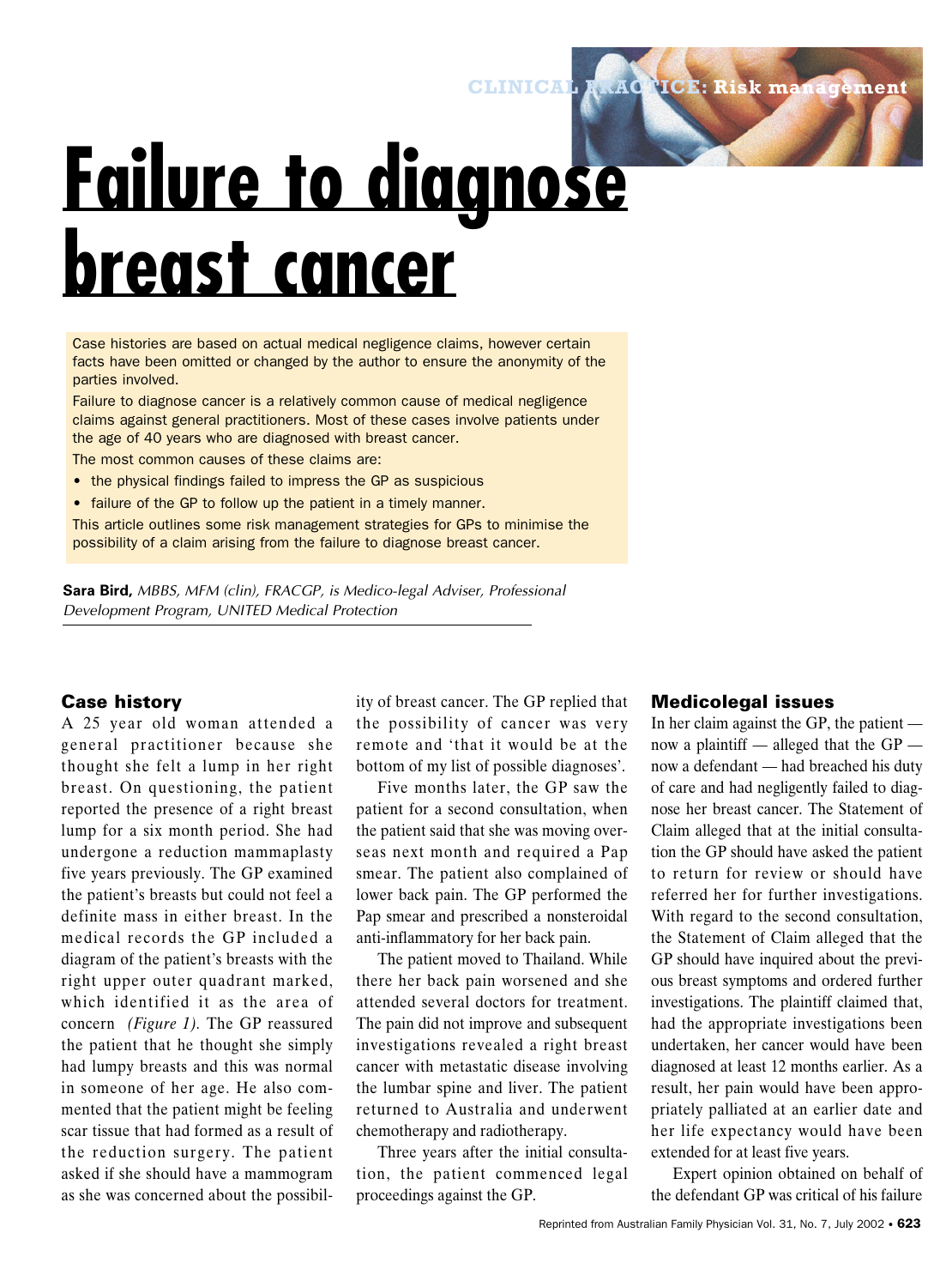

Figure 1. Medical records.

to raise the issue of the breast symptoms at the second consultation. The GP expert wrote that 'a further history should have been taken in respect to the right breast at this second consultation for the Pap smear'. The defendant could not recall this consultation but said that it was his usual practice to perform a breast examination at the same time a Pap smear is done. However, the medical records were silent on this issue *(Figure 1).* The plaintiff's GP expert also argued that the defendant should have ordered a breast ultrasound after the initial consultation. At the very least, the expert noted that 'the GP should have asked the patient to return for another breast examination after her next period'.

There are three elements that must be satisfied in order to establish negligence. Firstly, the plaintiff must prove that the defendant owed him/her a duty of care; secondly that there was a breach of this duty; and thirdly that the negligent act caused the plaintiff damage. In claims involving an allegation of failure to diagnose cancer, this third element of 'causation' is critical. In this case, the plaintiff had to establish 'on the balance of probabilities' that the delay in diagnosis of her breast cancer caused her to suffer additional damage. An expert report obtained from an oncologist concluded that if the plaintiff's breast cancer had been diagnosed soon after the initial consultation, there would have been a greater

than 60% chance of localised disease and better than 50% likelihood of survival for five years or longer. At the very least, it was apparent that the plaintiff had experienced a prolonged period of increasingly severe back pain that would have been treated with radiotherapy at a much earlier stage if the diagnosis had been made soon after the second consultation. The plaintiff claimed 'general damages' for this additional pain and suffering.

On the basis of the expert opinions from the two GPs and the oncologist, the claim was indefensible and settled out-ofcourt for just over \$100 000 including legal costs.

# **Discussion**

Almost 10% of the medical negligence claims against Australian GPs involve an allegation of failure to diagnose cancer. The majority of these cases involve breast cancer.1 A US study of settled breast cancer claims revealed that the most common reason for the delay in diagnosis of breast cancer was the failure of the doctor to be 'impressed' by the findings on clinical examination.2 The second most common reason for the delay was the failure to follow up the patient in a timely fashion. These two factors accounted for two-thirds of the claims. In 60% of the claims, it was the patient who initially discovered the breast lesion and the average diagnostic delay was 14 months. Interestingly, three quarters of the claims involved patients under the age of 50 and in almost one third of the claims the patient was less than 40 years old. The incidence of breast cancer in women aged 0–29 years is one in 2486 and in women aged 30–39 years the incidence of breast cancer is one in 257.3 Clearly, women under the age of 40 are over-represented in the claims involving failure to diagnose breast cancer.

The National Breast Cancer Centre has published guidelines for the investigation of a new breast symptom.4 These guidelines recommend that any new breast symptom (lump, thickening, lumpiness, asymmetrical glandular prominence or pain), even in the absence of a palpable lump or discrete lesion on clinical examination, should be followed up with clinical review in 2–3 months, immediately after the menstrual period. If the breast problem persists, the patient should be sent for imaging. For patients under 35 years, breast ultrasound is recommended as the first imaging modality. Any abnormality on imaging should be followed up with either fine needle aspiration cytology or core biopsy.

In this case, the GP discounted the possibility of cancer on the basis of finding no discrete breast lesion on clinical examination. No doubt the fact that the patient was only 25 years old also contributed to this view. Nevertheless, the GP simply reassured the patient and did not ask her to return for review. At the second consultation, the GP did not review his previous medical records and consequently he failed to inquire about the breast symptoms. The patient had been reassured by the GP and did not raise the issue of her breast problem at this second consultation.

#### **Risk management**

- Follow up patients with breast symptoms and/or signs to resolution.
- Think twice before you discount the patient's concerns. If the patient thinks something is wrong with her breasts, you should do something — review, refer or investigate.